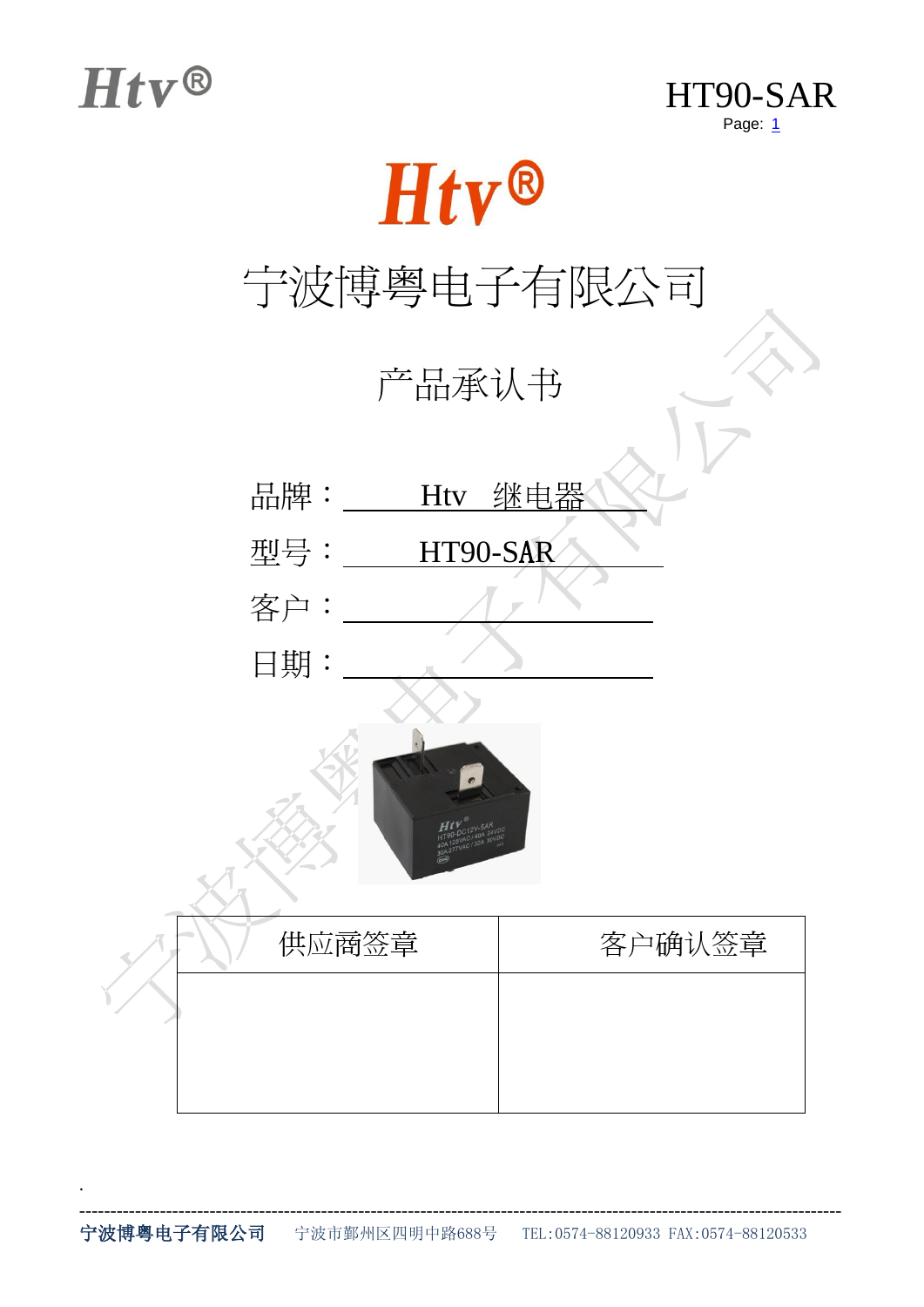

**1.** 安全认证**: Safety Standard:**

CQC



Page:  $2$ 



### **2.** 接点规格**: Contact Specification:**

- 2.1 接点间隙: Contact Gap:
- 2.2 接点阻抗: Contact Resistance
- 2.3 接点容量: Contact Capacity:

1A、1B、1C

最小 0.3 mm。 0.3mm Minimum.

初始值最大 100mΩ; 流通电流 1A、开路测试电压: 6VDC; 使用电压下降法量测。 Maximum 100mΩ at initial value. Test Current: 1A, Open Circuit Test Voltage: 6VDC. By using Voltage Drop Method.

### HT90-AR

125VAC Cosφ =1,可通过电流为 40 安培。 30VDC ,可通过电流为 40 安培。 277VAC Cosφ =1,可通过电流为 30 安培。 30VDC ,可通过电流为 30 安培 40Amps at 125VAC Cosφ =1. 40Amps at 30VDC 30Amps at 277VAC Cosφ =1. 30Amps at 30VDC

### HT90-BR

125VAC Cosφ =1,可通过电流为 30 安培。 30VDC ,可通过电流为 30 安培。 277VAC Cosφ =1,可通过电流为 20 安培。 30VDC ,可通过电流为 20 安培 30Amps at 125VAC Cosφ =1. 30Amps at 30VDC 20Amps at 277VAC Cosφ =1. 20Amps at 30VDC

### HT90-CR

250VAC Cosφ =1,30VDC 可通过电流 NO:30A 250VAC/30VDC NC: 20A 250VAC/30VDC at 240VAC Cosφ =1 at 30VDC NO:30A 250VAC/30VDC NC: 20A 250VAC/30VDC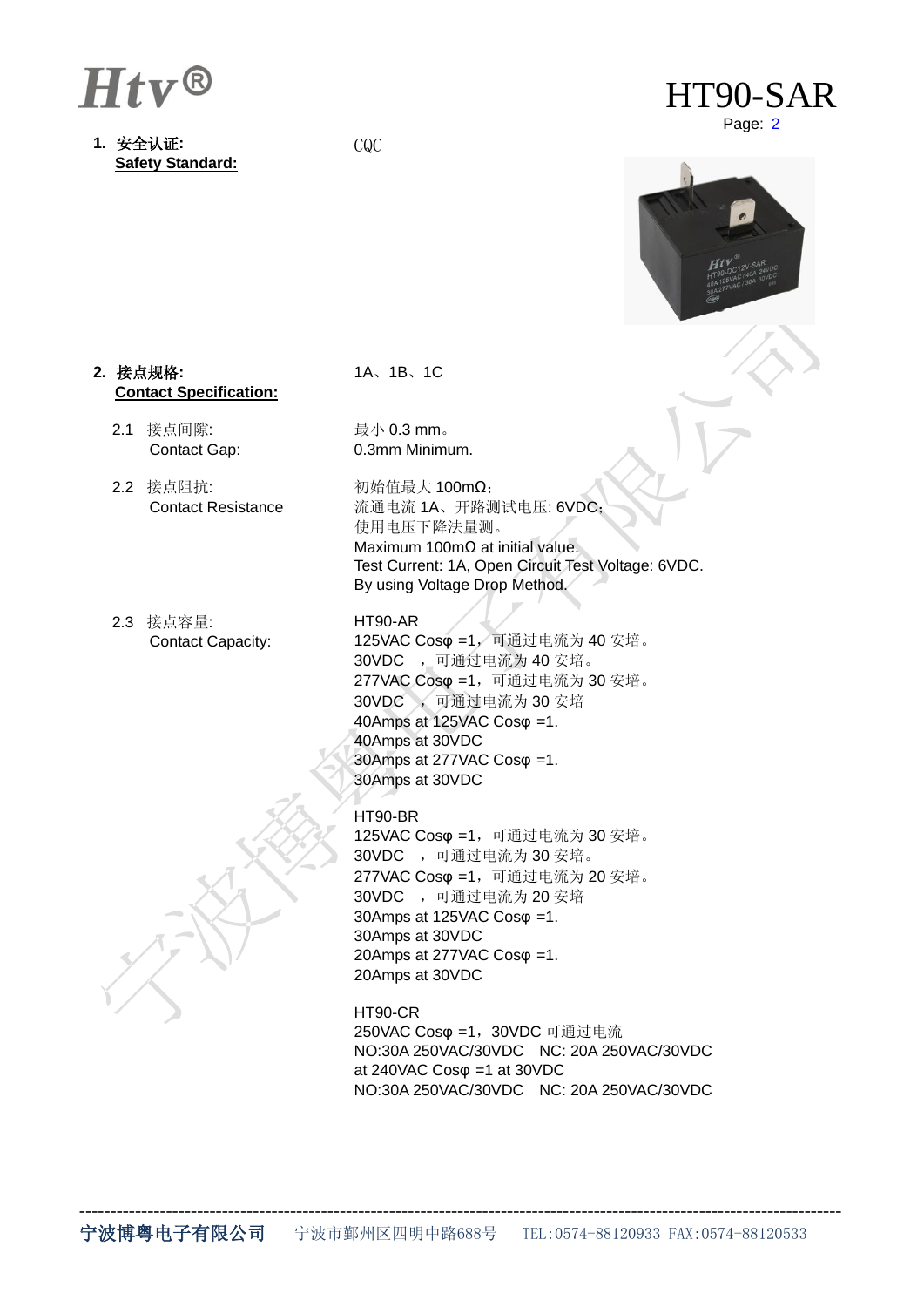**3.** 摄氏 **20** 度之线圈规格**:**

| HT90-SAR |
|----------|
|          |

Page: 3

| Coil Specification at 20 °C:                   |                                                                                                                                                           |                                |      |                   |       |                                                                                                                                                                                                                          |        |
|------------------------------------------------|-----------------------------------------------------------------------------------------------------------------------------------------------------------|--------------------------------|------|-------------------|-------|--------------------------------------------------------------------------------------------------------------------------------------------------------------------------------------------------------------------------|--------|
| 3.1 额定电压:<br>Rated Voltage:                    | 5VDC                                                                                                                                                      | 6VDC                           | 9VDC | 12VDC             | 24VDC | 48VDC                                                                                                                                                                                                                    | 110VDC |
| 3.2 额定电流:(±10%)<br>Nominal Current:            | 185mA                                                                                                                                                     | 150mA                          | 93mA | 77 <sub>m</sub> A | 36mA  | 18mA                                                                                                                                                                                                                     | 8.2mA  |
| 3.3 额定消耗功率: (± 10%.)                           |                                                                                                                                                           |                                |      | 0.9W              |       |                                                                                                                                                                                                                          |        |
| Rated Power Consumption:<br>3.4 线圈阻抗: (± 10%.) | 27                                                                                                                                                        | 40                             | 97   | 155               | 660   | 2560                                                                                                                                                                                                                     | 13450  |
| Coil Resistance:                               |                                                                                                                                                           |                                |      |                   |       |                                                                                                                                                                                                                          |        |
| 3.5 感动电压:<br>Pull In Voltage:                  | $\leq$<br>VDC                                                                                                                                             |                                |      |                   |       | (当电压渐渐施加于继电器时接点之动作电压, 为额定电压之75%)                                                                                                                                                                                         |        |
|                                                | $\leq$                                                                                                                                                    | 75% of the Rated Voltage) V DC |      |                   |       | (Contact operating voltage when voltage is gradually applied.                                                                                                                                                            | It is  |
| 3.6 开放电压:<br>Drop Out Voltage:                 | ≧ (当额定电压渐渐的减少时接点放开之电压, 为额定电压之 10%) VDC<br>$\ge$ (Contact breaking voltage when rated voltage is gradually reduced. It<br>is 10% of the Rated Voltage) VDC |                                |      |                   |       |                                                                                                                                                                                                                          |        |
| 3.7 最大过载电压:<br>Max. Allowable Voltage:         | (为额定电压之 130%) V DC<br>(130% of the Rated Voltage) V DC                                                                                                    |                                |      |                   |       |                                                                                                                                                                                                                          |        |
| 3.8 动作时间:<br>Operate Time:                     | 在施加额定电压时最大为 15milliseconds。<br>15 milliseconds Maximum when rated Voltage is applied.                                                                     |                                |      |                   |       |                                                                                                                                                                                                                          |        |
| 3.9 开放时间<br>Release Time:                      | 在额定电压突然消失时最大为 10 milliseconds.。<br>10milliseconds Maximum when rated Voltage is suddenly cut off.                                                         |                                |      |                   |       |                                                                                                                                                                                                                          |        |
| 3.10线圈温升:<br>Coil Temperature Rise:            | 50°C Maximum.                                                                                                                                             | 50℃。(不包含环境温度)                  |      |                   |       | 在空载时线圈施加最大可允许电压, 待温度稳定后量测的温度不可超过                                                                                                                                                                                         |        |
|                                                |                                                                                                                                                           |                                |      |                   |       | Maximum Allowable Voltage is applied to Coil while no load should be<br>applied to Contacts, then the temperature should be measured when the<br>value is stabilized. Environment temperature should not be included in. |        |
|                                                |                                                                                                                                                           |                                |      |                   |       |                                                                                                                                                                                                                          |        |

**4.** 电气特性**:**

**Electrical Characteristics:** 

 $\bigvee$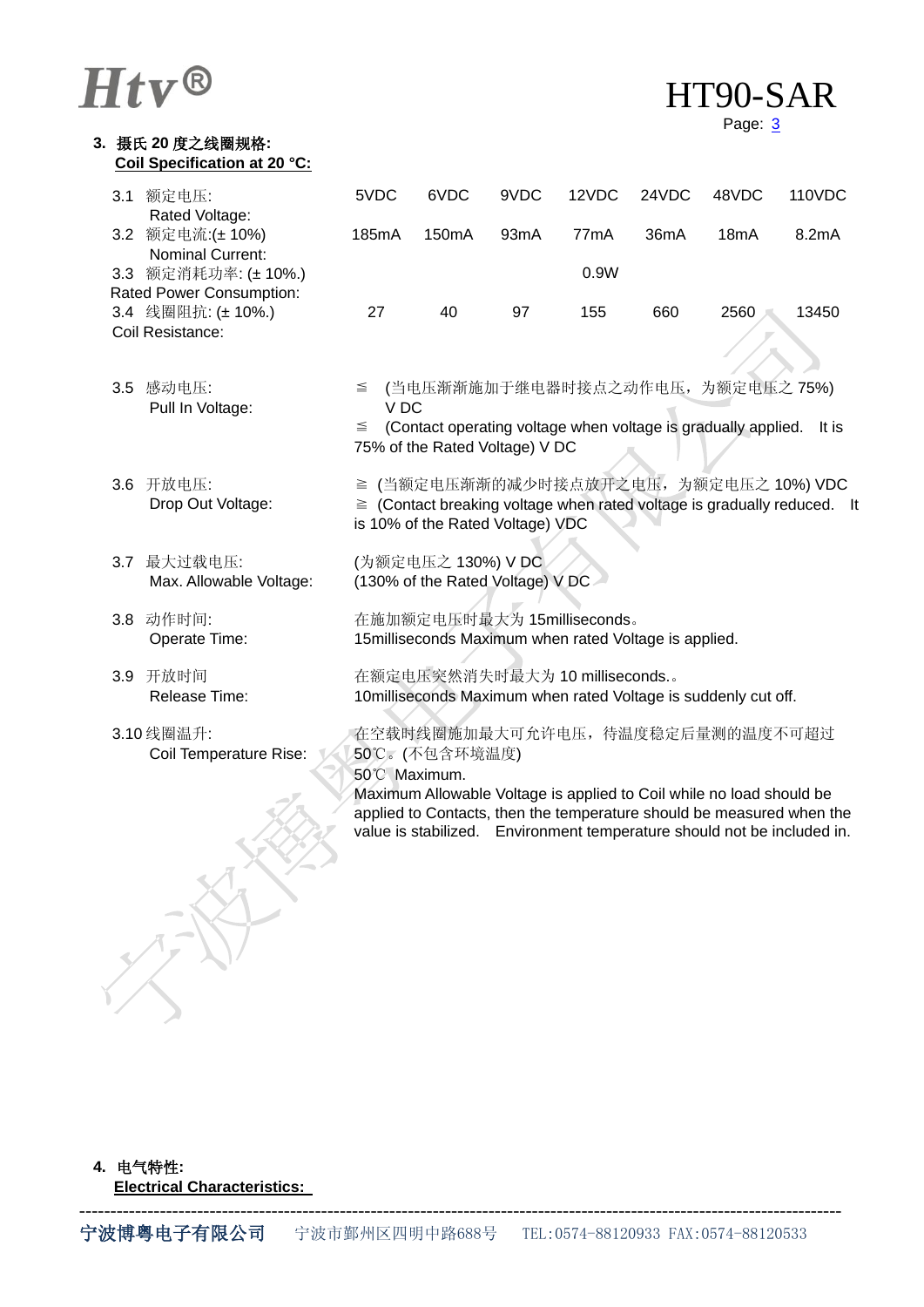Y

## Htv® HT90-SAR Page:  $\frac{4}{5}$

| 4.1 | 使用寿命:<br>Life Expectancy:                                                                |                                                                                                                                                                                                                                                                                                                                                                                                                                                      |
|-----|------------------------------------------------------------------------------------------|------------------------------------------------------------------------------------------------------------------------------------------------------------------------------------------------------------------------------------------------------------------------------------------------------------------------------------------------------------------------------------------------------------------------------------------------------|
|     | 4.1.1 电气寿命:<br><b>Electrical Life:</b>                                                   | HT90-AR<br>40A/125VAC Cosφ =1, 施加额定电压时, 有 100,000 次以上之电气寿命。<br>40A/30VDC, 施加额定电压时, 有 100,000 次以上之电气寿命。<br>30A/277VAC Cosφ =1, 施加额定电压时, 有 100,000 次以上之电气寿命。<br>30A/30VDC , 施加额定电压时, 有 100,000 次以上之电气寿命<br>100,000 operations Minimum at 40A/125VAC Cos $\varphi$ =1.<br>100,000 operations Minimum at 40A/30VDC<br>100,000 operations Minimum at 30A/277VAC Cos $\varphi$ =1.<br>100,000 operations Minimum at 30A/30VDC<br>Rated Voltage is applied. |
|     |                                                                                          | HT90-BR<br>30A/125VAC Cosφ =1, 施加额定电压时, 有 100,000 次以上之电气寿命。<br>30A/30VDC, 施加额定电压时, 有 100,000 次以上之电气寿命。<br>20A/277VAC Cosφ =1, 施加额定电压时, 有 100,000 次以上之电气寿命。<br>20A/30VDC , 施加额定电压时, 有 100,000 次以上之电气寿命<br>100,000 operations Minimum at 30A/125VAC Cos $\varphi$ =1.<br>100,000 operations Minimum at 30A/30VDC<br>100,000 operations Minimum at 20A/277VAC Cos $\varphi$ =1.<br>100,000 operations Minimum at 20A/30VDC<br>Rated Voltage is applied. |
|     |                                                                                          | HT90-CR<br>NO:30A 250VAC (Cosφ =1)/30VDC NC: 20A 250VAC(Cosφ =1)/30VDC<br>有 100,000 次以上之电气寿命。<br>100,000 operations Minimum at NO:30A 250VAC (Cosφ =1)/30VDC<br>NC: 20Α 250VAC(Cosφ =1)/30VDC<br>Rated Voltage is applied.                                                                                                                                                                                                                           |
|     | 4.1.2 机械寿命:<br>Mechanical Life:                                                          | 在无负载的情况下有 10,000,000 次以上之机械寿命。<br>10,000,000 operations Minimum at No Load condition.                                                                                                                                                                                                                                                                                                                                                                |
| 4.2 | 4.1.3最大操作频率<br><b>Maximum Operating</b><br>Frequency:<br>介质耐压:<br>Dielectric Strength:   | 电气: 每分钟 30 次。<br>机械: 每分钟 300次。<br>Electrical: 30 operations/minute.<br>Mechanical: 300 operations/minute.                                                                                                                                                                                                                                                                                                                                            |
|     | 4.2.1 接点对接点间:<br><b>Between Contacts:</b><br>4.2.2 线圈对接点间:<br>Between Coil &<br>Contact: | 1500VAC,50/60 Hz,漏电流小于 1mA,持续一分钟。<br>1500VAC at Test Frequency 50/60 Hz, Leakage Current: 1mA for 1<br>minute.<br>1500VAC, 50/60 Hz, 漏电流小于 1mA, 持续一分钟。<br>1500VAC at Test Frequency 50/60 Hz, Leakage Current: 1mA for 1<br>minute.                                                                                                                                                                                                                  |
| 4.3 | 绝缘阻抗:<br><b>Insulation Resistance:</b>                                                   | 在施加 500VDC 绝缘阻抗之量测值需≧100 MΩ。<br>$\geq$ 100 MQ Minimum.<br>A Voltage of 500VDC should be applied after which measurement shall be<br>made.                                                                                                                                                                                                                                                                                                            |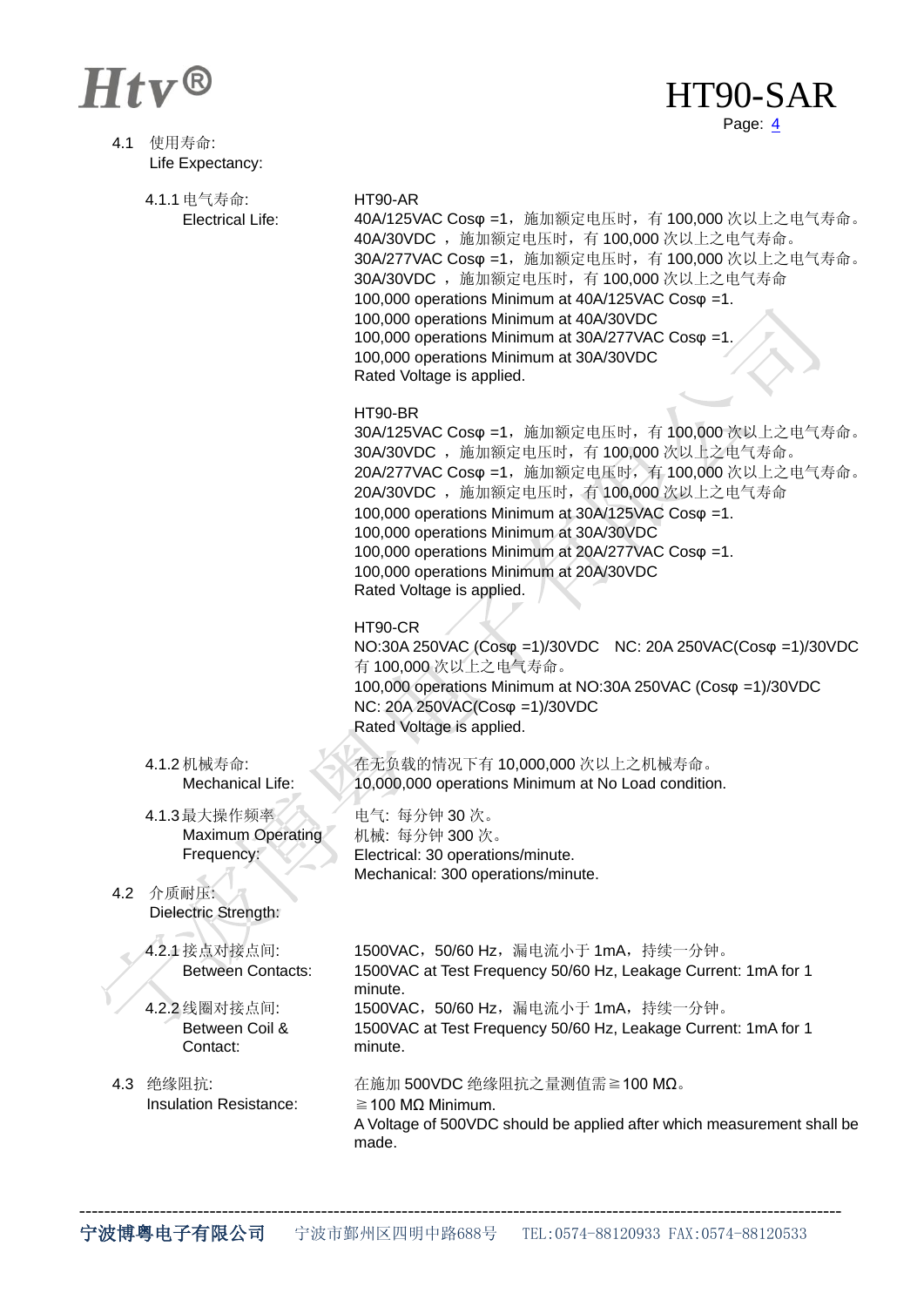## $Htv^@$  HT90-SAR

# Page: 5

|     | 4.4 振动测试:                               |                                                                                                                                                           |
|-----|-----------------------------------------|-----------------------------------------------------------------------------------------------------------------------------------------------------------|
|     | Vibration                               |                                                                                                                                                           |
|     | 4.4.1 振动   (强度):                        | 在无激磁状态下双振幅宽度为 1.5mm, 震动频率在一分钟内由                                                                                                                           |
|     | Endurance I:                            | 10HZ~55HZ~10HZ。XYZ 各方向各进行 2 小时, 共六小时, 实验后外观构<br>造不可异常,且电气功能需符合规格之要求。                                                                                      |
|     |                                         | The Coil shall be maintained under not energized condition, double                                                                                        |
|     |                                         | amplitude 1.5 mm, the entire frequency range changes from 10 to 55 Hz                                                                                     |
|     |                                         | then returns to 10 Hz shall be made in 1 minute. This motion shall be                                                                                     |
|     |                                         | applied for a period of 2 hours in each of 3 mutually perpendicular axis (a<br>total of 6 hours) There should not be any deformations in construction and |
|     |                                         | in appearance, while the Electrical Specifications should be fulfilled after                                                                              |
|     |                                         | the test.                                                                                                                                                 |
|     |                                         |                                                                                                                                                           |
|     | 4.4.2 振动Ⅱ (稳定性):<br>Endurance II (Error | 在激磁状态下双振幅宽度是 1.5mm, 震动频率在一分钟内由<br>10HZ~55HZ~10HZ。XYZ 各方向进行 5 分钟, 实验中不得有误(接点断开                                                                             |
|     | Operation):                             | 时间不可超过1mS)。实验后外观, 构造不可异常, 且电气功能需符合规格                                                                                                                      |
|     |                                         | 之要求。                                                                                                                                                      |
|     |                                         | The Coil shall be maintained under energized condition, double amplitude                                                                                  |
|     |                                         | 1.5 mm, the entire frequency range changes from 10 to 55 Hz then<br>returns to 10 Hz shall be made in 1 minute. This motion shall be applied              |
|     |                                         | for a period of 5 minutes in 3 mutually perpendicular axis. Malfunction is                                                                                |
|     |                                         | not allowed during the test (contact breaking time should be less than 1                                                                                  |
|     |                                         | millisecond) In addition, there should not be any deformations in                                                                                         |
|     |                                         | construction and in appearance while the Electrical Specifications should<br>be fulfilled after the test.                                                 |
| 4.5 | 冲击测试:                                   |                                                                                                                                                           |
|     | Shock:                                  |                                                                                                                                                           |
|     | 4.5.1 耐冲击性   (强度):<br>Endurance I:      | 在无激磁状态加速度 1000m/s2 冲击情况下, XYZ 各方向进行 5 次, 实验后<br>外观, 构造不可异常, 且电气功能需符合规格之要求。                                                                                |
|     |                                         | Peak Acceleration: 1000m/s <sup>2</sup>                                                                                                                   |
|     |                                         | The Coil shall be maintained under not energized condition, 5 successive<br>shocks shall be applied in 3 mutually perpendicular axis.  There should       |
|     |                                         | not be any deformations in construction and in appearance while the                                                                                       |
|     |                                         | Electrical Specifications should be fulfilled after the test.                                                                                             |
|     | 4.5.2 耐冲击性 Ⅱ (稳定性):                     | 在激磁状态加速度 100m/s <sup>2</sup> 冲击情况下, XYZ 各方向进行 2 次, 实验中不                                                                                                   |
|     | Endurance II (Error<br>Operation):      | 得有误(接点断开时间不可超过 1 mS),实验后外观,构造不可异常,且电<br>气功能需符合规格之要求。                                                                                                      |
|     |                                         | Peak Acceleration: 100m/s <sup>2</sup>                                                                                                                    |
|     |                                         | The Coil should be maintained under energized condition, 2 successive                                                                                     |
|     |                                         | shocks shall be applied in 3 mutually perpendicular axis.<br>Malfunction is<br>not allowed during the test (contact breaking time should be less than 1   |
|     |                                         | millisecond) In addition, there should not be any deformations in                                                                                         |
|     |                                         | construction and in appearance while the Electrical Specifications should                                                                                 |
|     | 5. 环境特性:                                | be fulfilled after the test.                                                                                                                              |
|     | <b>Environmental</b>                    |                                                                                                                                                           |
|     | <b>Characteristics:</b>                 |                                                                                                                                                           |
|     |                                         |                                                                                                                                                           |
| 5.1 | 温度范围:                                   |                                                                                                                                                           |
|     | Temperature Range:                      |                                                                                                                                                           |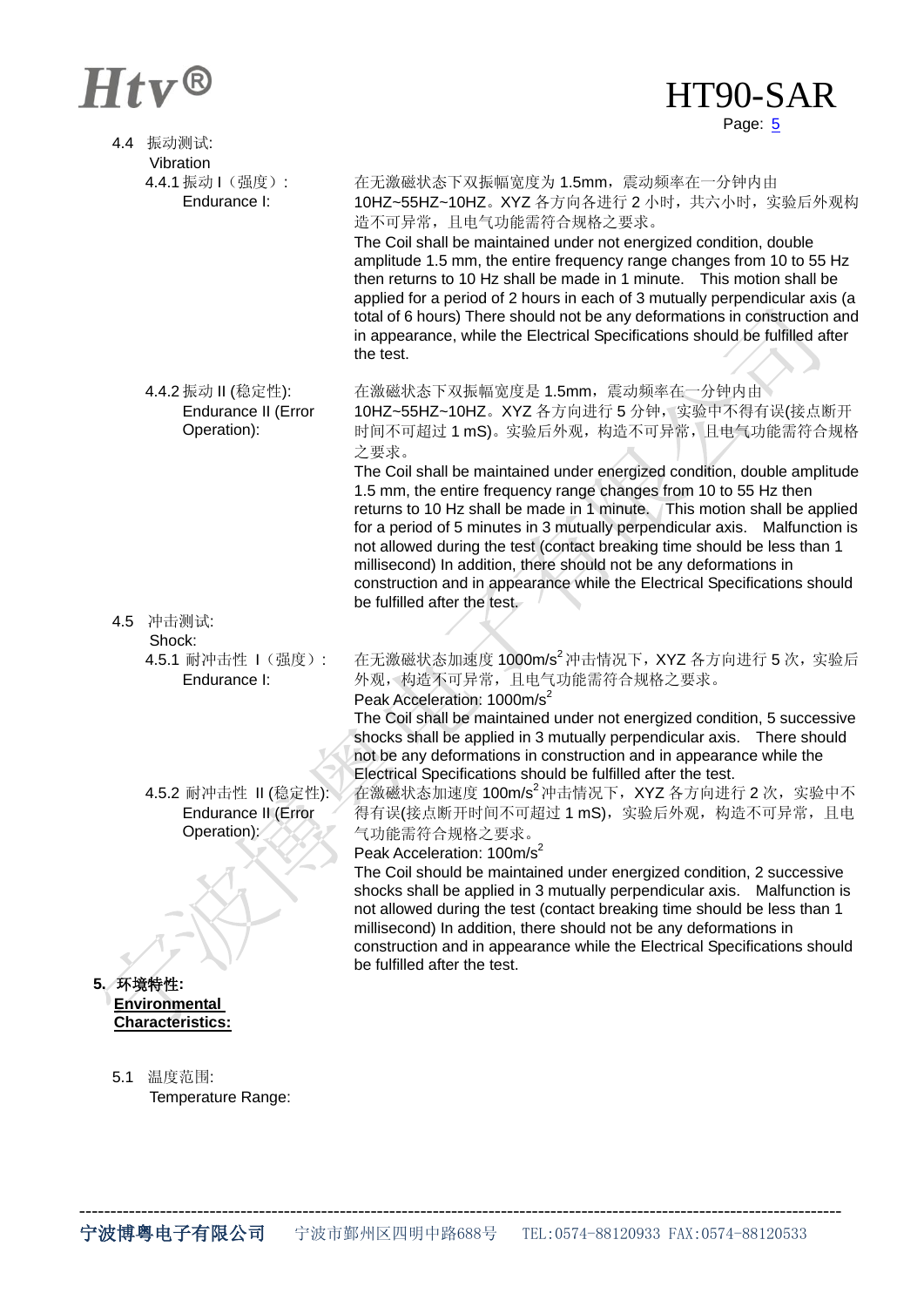## $Htv^@$  HT90-SAR

Page: 6

|     | 5.1.1 使用温度范围:               | $-40$ to $+70^{\circ}$ C.                                                                                                                             |
|-----|-----------------------------|-------------------------------------------------------------------------------------------------------------------------------------------------------|
|     | Operating                   | 使用温度范围是代表继电器在线圈之动作电压范围内可以持续动作的温度                                                                                                                      |
|     | Temperature Range:          | 范围(在低温时无水滴凝结现象)                                                                                                                                       |
|     |                             | Operating temperature range is the range of ambient temperature of                                                                                    |
|     |                             | which the Relay can be operated continuously within operative voltage                                                                                 |
|     |                             | range of coil (no condensation of water drops under low temperature                                                                                   |
|     |                             | condition)                                                                                                                                            |
|     | 5.1.2 储存温度范围:               | $-30$ to $+70^{\circ}$ C.                                                                                                                             |
|     | Storage Temperature         | 储存温度范围是代表继电器在没有损伤的情况下可以被储存的温度范围(在                                                                                                                     |
|     | Range:                      | 低温时无水滴凝结现象)。储存的情况在本 SPEC 其它地方所示。                                                                                                                      |
|     |                             | Storage temperature range is the range of ambient temperature of which                                                                                |
|     |                             | the Relay can be stored without damages (no condensation of water                                                                                     |
|     |                             | drops under low temperature condition). Conditions are as specified                                                                                   |
|     |                             | elsewhere in these specifications.                                                                                                                    |
| 5.2 | 湿度范围:                       | 45~85% RH.                                                                                                                                            |
|     | Humidity Range:             |                                                                                                                                                       |
| 5.3 | 耐寒性:                        |                                                                                                                                                       |
|     | Cold Resistance:            |                                                                                                                                                       |
|     |                             |                                                                                                                                                       |
|     | 5.3.1 使用耐寒性:                | 继电器不给予电压或电流状态下, 在恒温箱以-40±2℃的温度连续保持2                                                                                                                   |
|     | Cold Resistance in          |                                                                                                                                                       |
|     | Use:                        | 小时。保持原状态操作回路上给予定格电压实验时继电器动作要正常。(在                                                                                                                     |
|     |                             | 低温时无水滴凝结现象)                                                                                                                                           |
|     |                             | Relay should be kept in temperature chamber at -40 $\pm$ 2°C for two hours                                                                            |
|     |                             | that no current or voltage shall be supplied to Relay. Such condition                                                                                 |
|     |                             | shall be maintained while the rated voltage is supplied to Relay, then the                                                                            |
|     |                             | Relay shall operate normally. (No condensation of water drops under low<br>temperature condition)                                                     |
|     | 5.3.2 储存耐寒性:                | 继电器在恒温箱以-40±2℃ 的温度连续保持 72 小时。接着, 于常温常湿                                                                                                                |
|     |                             |                                                                                                                                                       |
|     | Storage Cold<br>Resistance: | 中消除水滴 1至2小时以后,进行构造,动作,及绝缘阻抗, 耐压的测试,                                                                                                                   |
|     |                             | 结果需要符合 SPEC。(在低温时无水滴凝结现象)                                                                                                                             |
|     |                             | Relay should be kept in temperature chamber at -40 $\pm$ 2°C for 72 hours.                                                                            |
|     |                             | Then the Relays shall be maintained at standard atmospheric condition                                                                                 |
|     |                             | for 1 to 2 hours after which measurement shall be made. Construction,                                                                                 |
|     |                             | Relay operation, Insulation Resistance and Dielectric Strength shall<br>satisfy the specification requirements.<br>(No condensation of water drops    |
|     |                             | under low temperature condition)                                                                                                                      |
|     |                             |                                                                                                                                                       |
| 5.4 | 耐热性:                        |                                                                                                                                                       |
|     | Heat Resistance:            |                                                                                                                                                       |
|     |                             |                                                                                                                                                       |
|     | 5.4.1 使用耐热性:                | 继电器操作回路提供定格电压, 在接点部份提供定格电流的状态下, 在恒温                                                                                                                   |
|     | <b>Heat Resistance in</b>   | 箱以 70±2℃ 的温度连续保持 2 小时后, 保持原状态进行继电器动作之测                                                                                                                |
|     | Usē:                        | 试, 结果必须符合 SPEC。                                                                                                                                       |
|     |                             |                                                                                                                                                       |
|     |                             | Relay should be kept in temperature chamber at 70 $\pm$ 2°C for two hours<br>that rated Voltage should be supplied to Coil while rated Current should |
|     |                             |                                                                                                                                                       |
|     |                             |                                                                                                                                                       |
|     |                             | be supplied to Contacts. Such condition shall be maintained while the<br>rated voltage is supplied to Relay, then Relay shall operate normally.       |

---------------------------------------------------------------------------------------------------------------------------

rated voltage is supplied to Relay, then Relay shall operate normally.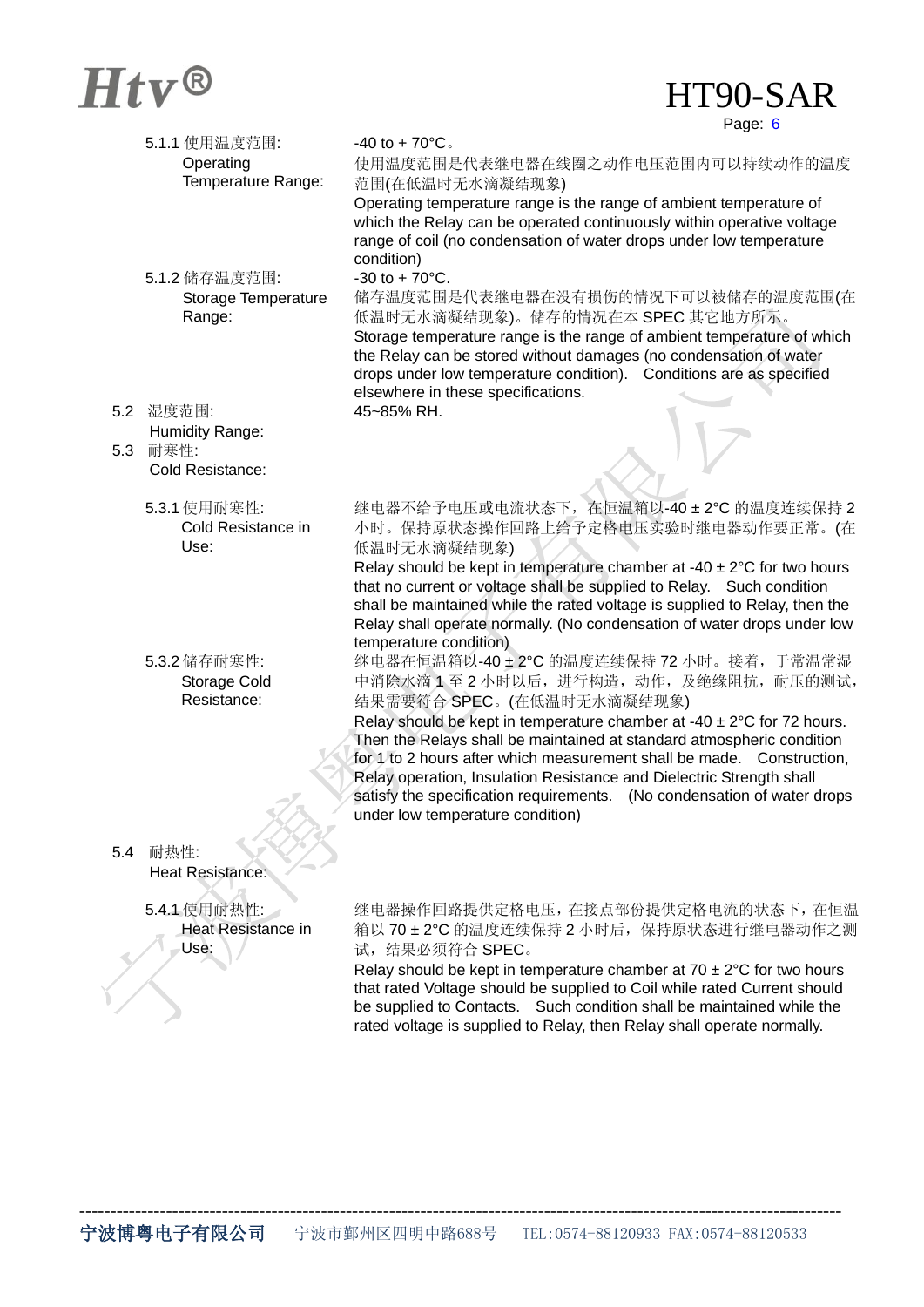## $Htv^@$  HT90-SAR

Page: 7

| 继电器在恒温箱以 70±2℃ 的温度连续保持 16 小时, 在常温, 常湿状态下,<br>放置 1-2 小时后, 进行构造, 动作, 及绝缘阻抗, 耐压的测试, 结果需要符<br>合 SPEC。<br>Relay should be kept in temperature chamber at $70 \pm 2^{\circ}$ C for 16 hours.<br>Then the Relays shall be maintained at standard atmospheric condition<br>for 1 to 2 hours after which measurement shall be made. Construction,<br>Relay operation, Insulation Resistance and Dielectric Strength shall<br>satisfy the specification requirements.             |
|-------------------------------------------------------------------------------------------------------------------------------------------------------------------------------------------------------------------------------------------------------------------------------------------------------------------------------------------------------------------------------------------------------------------------------------------------------------------------|
| 继电器以温度 40±2℃ 相对温度在 85%环境下连续保持 48 小时, 接着,<br>于常温常湿放置 1-2 小时后, 进行构造, 动作, 及绝缘阻抗, 耐压的测试,<br>结果需要符合 SPEC。<br>Relay should be kept in temperature chamber at $40 \pm 2^{\circ}$ C (90~95% RH)<br>for 48 hours. Then the Relays shall be maintained at standard<br>atmospheric condition for 1 to 2 hours after which measurement shall be<br>made. Construction, Relay operation, Insulation Resistance, Dielectric<br>Strength shall satisfy the specification requirements. |
|                                                                                                                                                                                                                                                                                                                                                                                                                                                                         |
| 在水平方向负重 300 克持续 1 分钟, 测试完成后端脚不能有任何的松脱或<br>是弯曲。<br>A load of 300g should be applied to the Terminal for one minute in<br>horizontal direction. There should not be any looseness or bending of<br>Terminals.                                                                                                                                                                                                                                                             |
| 温度 230±5℃,时间 3±0.5 秒, 浸渍端子前端 3mm, 须沾锡面积需达 90%<br>以上。<br>The front 3 mm of Terminal should be immersed for $3 \pm 0.5$ seconds at<br>$230 \pm 5^{\circ}$ C. Soldered area must be minimum 90% of the soldering<br>surface.                                                                                                                                                                                                                                               |
| 当端脚浸到 350℃ 的锡炉内 3 秒钟时, 继电器必须能符合所有的电气与机<br>械规格之要求,且外观不会有改变。<br>Soldering Heat Resistance:<br>When the Terminal are immersed into soldering bath at 350 °C for 3<br>seconds, the Relay shall satisfy all electrical and mechanical<br>specifications and must not have excessive change in outside                                                                                                                                                                        |
| appearance.<br>约13克<br>Approx.13g<br>GB2828-2000 之抽样标准中, 以一般检查水准 Ⅱ 级 AQL - 0.65 为依据。<br>GB2828-2000 Level - General II, AQL 0.65.                                                                                                                                                                                                                                                                                                                                       |
|                                                                                                                                                                                                                                                                                                                                                                                                                                                                         |

产品编号方式: